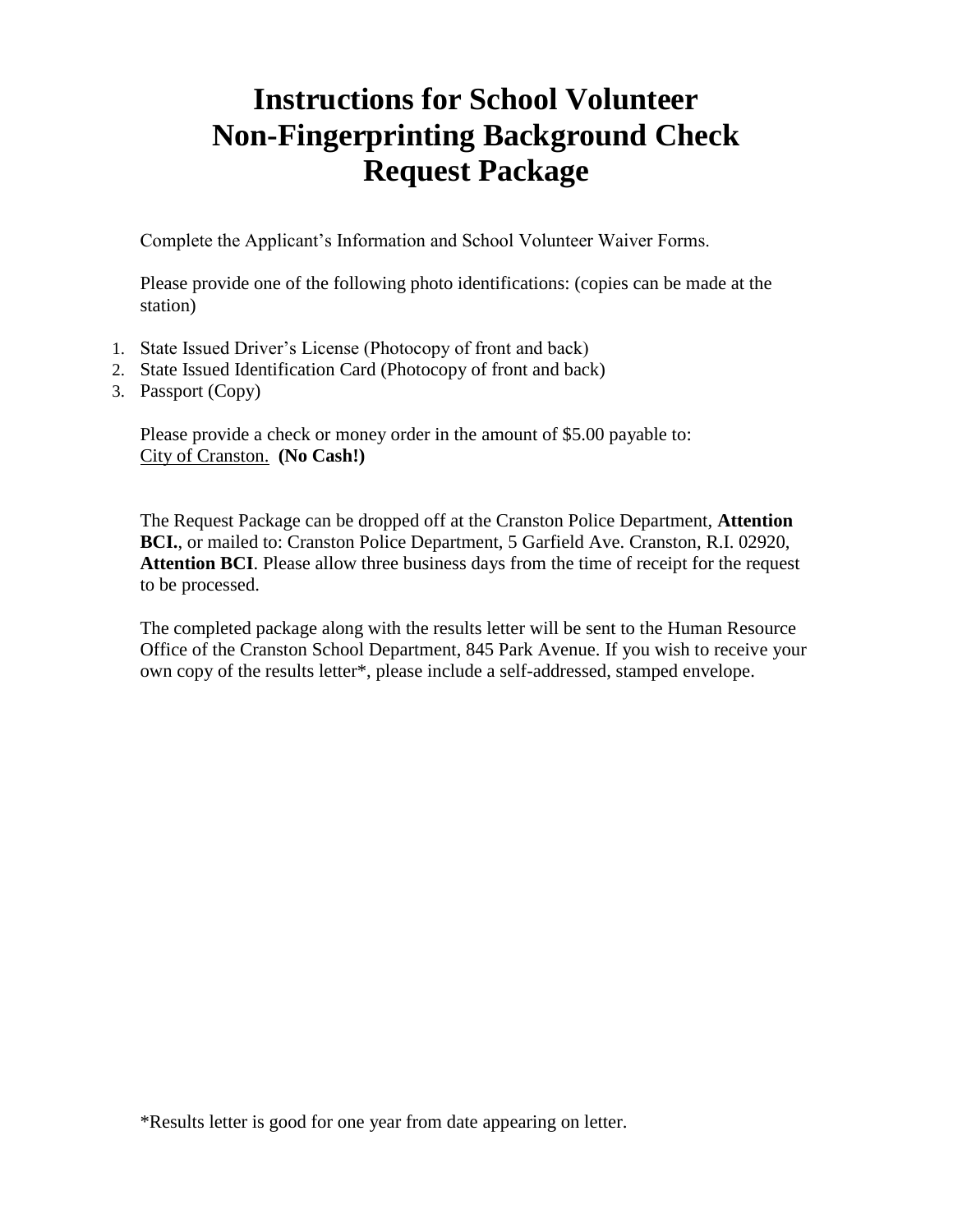Kenneth J. Hopkins Mayor



Colonel Michael J Winquist Chief of Police

### **DEPARTMENT OF POLICE**  5 GARFIELD AVENUE ~ CRANSTON, RI 02920 Phone (401) 477-5024 ~ Fax (401) 477-5110 TDD (401) 943-1410

## **School Volunteer Non-Fingerprinting Background Check Request Package**

# **Applicant's Information**

| <b>School Information</b> |  |
|---------------------------|--|
|                           |  |
|                           |  |
|                           |  |
|                           |  |